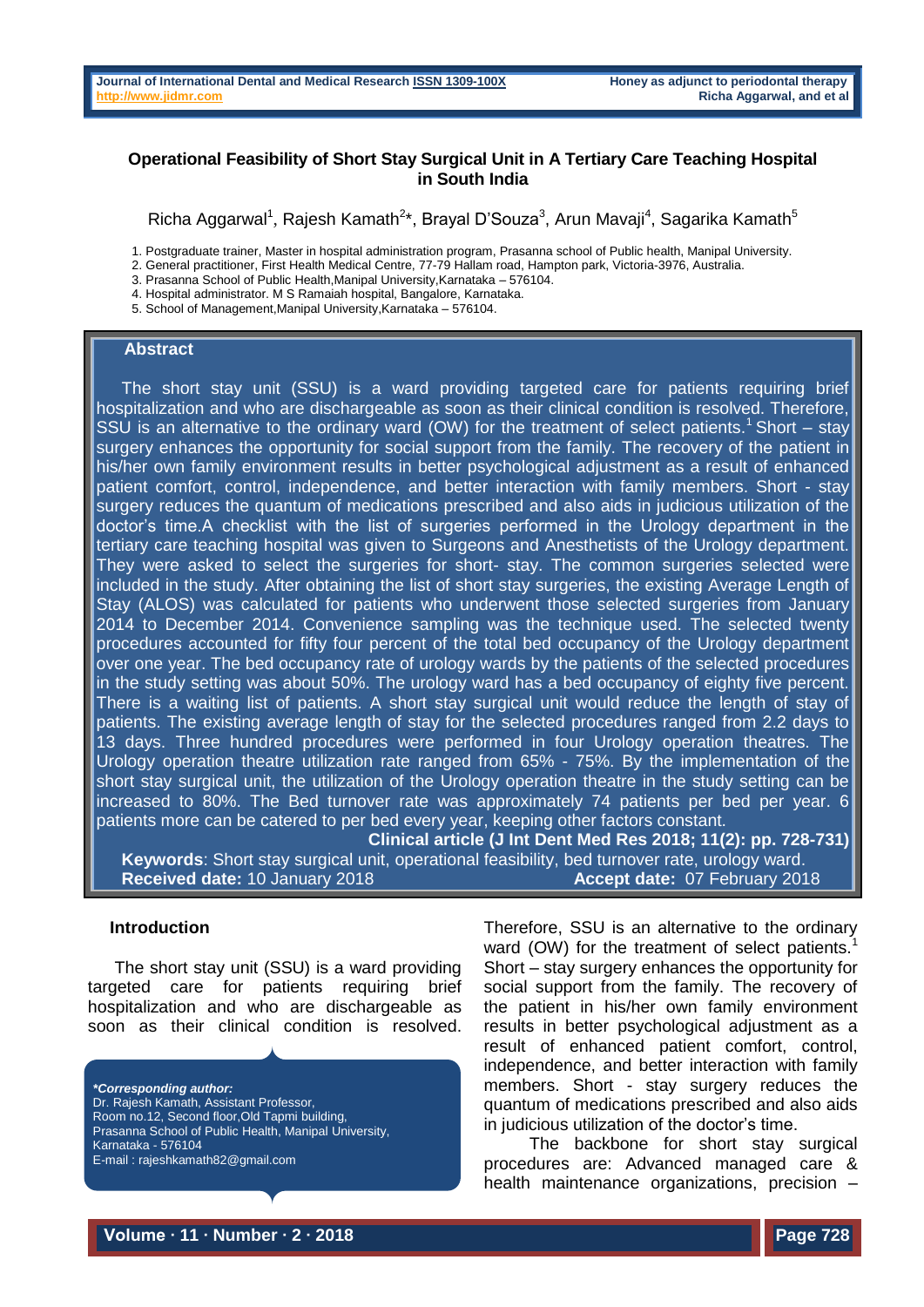based surgical instruments, less invasive surgical techniques, availability of a team approach to preparing a patient for surgery and performing it, and a desire to reduce healthcare costs.

 Escalating demand may lead to phases of insufficient capacity. Lack of capacity in specialtiy or super – speciality specific surgical wards may result in sub- optimal treatment and thus leading to extended lengths of stay for surgical patients. Available capacity in surgical wards may be occupied by medical (non-surgical) patients - for example - Pre – mature admissions, patient admitted for diagnostic procedures and/or treatment that could also be done on an OPD basis. This reduces the access to beds for surgical patients. The ultimate outcome is prolonged waiting time for surgeries for patients. Also, patients staying for a prolonged duration utilize a considerable proportion of inpatient hospital resources - an inappropriate utilization of acute care resources.

Short Stay Units (SSU) can provide targeted care for patients requiring brief hospitalization, thereby benefiting the hospital, the staff, the patients and the community. It shortens the hospital waiting lists, reduces costs and allows efficient use of resources including operating theatre time and facilities. By moving work to a self - contained day unit, in-patient beds can be released for more major surgical cases.

High surgical bed occupancy levels often result in heightened staff stress, frequent surgical cancellations and long surgical wait times. This congestion is in part attributable to surgical scheduling practices which often focus on the efficient use of operating rooms but ignore resulting downstream bed utilization*.* Damiani et al concluded that use of SSUs could reduce patient's length of stay in hospitals and risk of hospital acquired infections and thus increased patient satisfaction and efficient use of hospital beds.<sup>1</sup>

The earliest reference for day care surgery dates back to the beginning of the 19th century: James Nicoll, a Glasgow surgeon performed almost 9000 outpatient surgeries on children in 1903. In 1912, Ralphwaters from Iowa, USA described "The Down Town Anesthesia Clinic", where he gave anesthesia for minor outpatient surgery. A prototype of the modern freestanding center for minor surgeries and dental cases was established by Waters R.M. in  $1916^2$  $1916^2$  $1916^2$ . Eric Farquharson in 1955 further popularized day

surgery by reporting 485 patients successfully operated under local anesthesia in Edinburgh and demonstrated uplifted patients' morale with all round accelerated recovery. The formal development of ambulatory anesthesia occurred with the establishment of the "Society for Ambulatory Anesthesia" (SAMBA) in 1943. Surgical intervention is evolving and booming, giving a variety of operative options to the surgeon as well as to the patient.

# **Material and Methods**

**Study Design.** Quantitative and Qualitative cross sectional study.

**Study Area.** Study was conducted in the Urology department of a tertiary care teaching hospital.

**Study Duration.** 1 Year (January 2014 to December 2014)

A checklist with the list of surgeries performed in the Urology department in the tertiary care teaching hospital was given to Surgeons and Anesthetists of the Urology department. They were asked to select the surgeries for short- stay. The common surgeries selected were included in the study. After obtaining the list of short stay surgeries, the existing Average Length of Stay (ALOS) was calculated for patients who underwent those selected surgeries from January 2014 to December 2014. Convenience sampling was the technique used.

Formulae used for calculation:



Bed occupancy was calculated for the patients who underwent the selected surgeries from January 2014 to December 2014. For the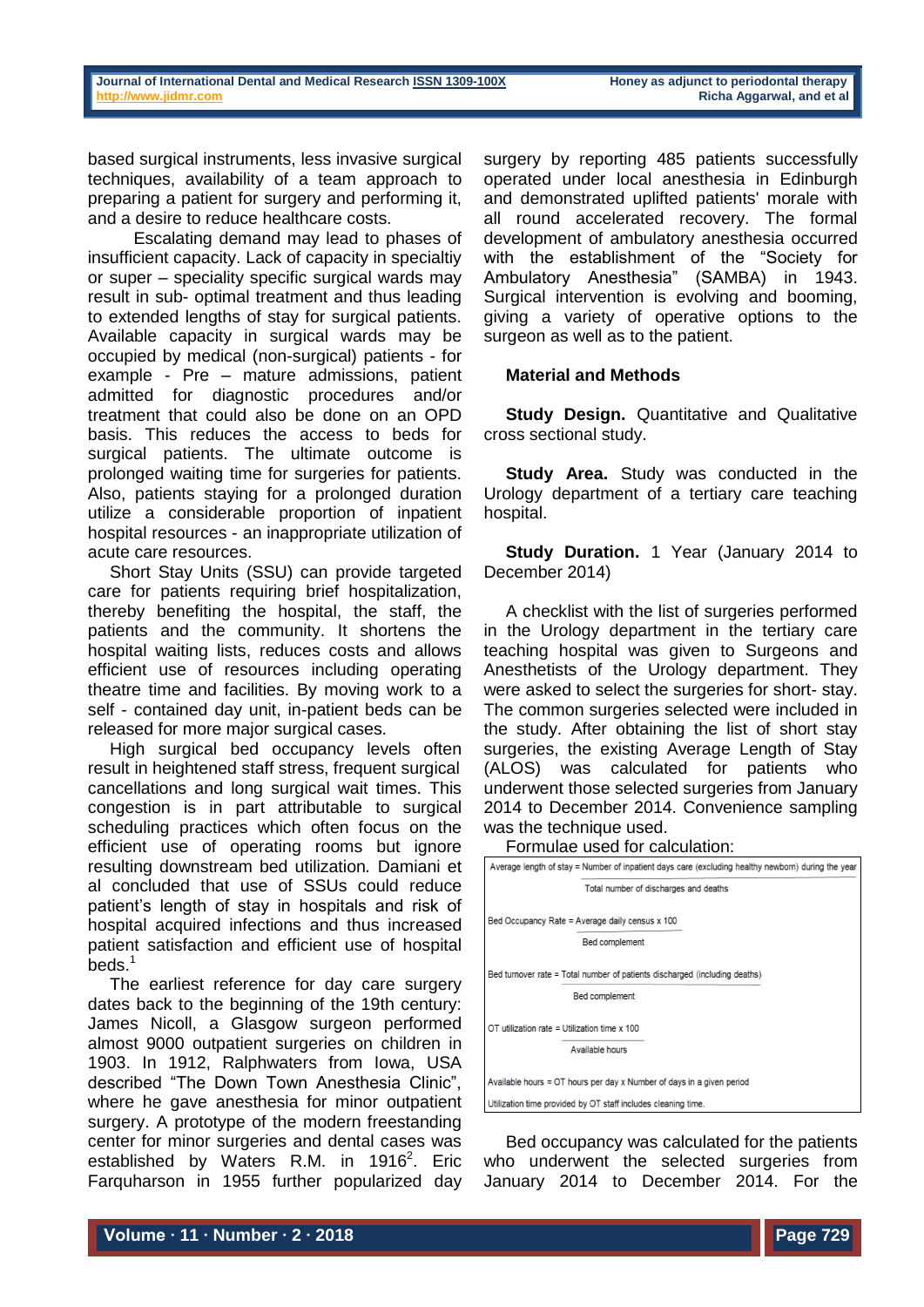| Journal of International Dental and Medical Research ISSN 1309-100X |  |  |  |
|---------------------------------------------------------------------|--|--|--|
| http://www.iidmr.com                                                |  |  |  |

**Honey as adjunct to periodontal therapy Richa Aggarwal, and et al** 

calculation of bed occupancy, the whole population of patients who underwent the selected surgeries was taken into consideration. The information regarding the total number of beds present in the Urology wards was obtained from the Admissions department of the hospital. The bed turnover rate was calculated for the patients who underwent the selected surgeries. Information regarding the total number of patients who underwent the selected surgeries was gathered from reviewing records in the medical records department. Information regarding the Urology Operation theatre utilization was also obtained from the Medical Records department.

### **Results**

| Name Of The Surgery         | Average Length Of<br>Stay (In Days) |  |  |
|-----------------------------|-------------------------------------|--|--|
| Ureteroscopy                | 2.2                                 |  |  |
| Cystoscopy                  | 3.4                                 |  |  |
| Cystoscopy & BU             | 3.6                                 |  |  |
| Percutaneous                |                                     |  |  |
| Nephrolithotomy             |                                     |  |  |
| Needle                      | 5.8                                 |  |  |
| (PCN), Percutaneous         |                                     |  |  |
| Nephrolithotomy             |                                     |  |  |
| (PCNL)                      |                                     |  |  |
| Varicocelectomy             | 3                                   |  |  |
| Hydrocelectomy              | 3.4                                 |  |  |
| Orchidectomy                | 3                                   |  |  |
| (Unilateral)                |                                     |  |  |
| Orchidectomy                | 3                                   |  |  |
| (Bilateral)                 |                                     |  |  |
| Cystolitholapaxy            | 1.6                                 |  |  |
| <b>External Urethrotomy</b> | 3.4                                 |  |  |
| Transurethral               |                                     |  |  |
| Resection of Bladder        | 3.8                                 |  |  |
| Tumors(TURBT)               |                                     |  |  |

**Table 1.** The surgeries which were selected for Short stay surgical unit by Urology surgeons and Anaesthetists are as follows. Also mentioned is the Average length of stay.

#### **Discussions**

The selected twenty procedures accounted for fifty four percent of the total bed occupancy of the Urology department over one year. The bed occupancy rate of urology wards by the patients

of the selected procedures in the study setting was about 50%. The urology ward has a bed occupancy of eighty five percent. There is a waiting list of patients. A short stay surgical unit would reduce the length of stay of patients. The existing average length of stay for the selected procedures ranged from 2.2 days to 13 days. Three hundred procedures were performed in four Urology operation theatres. The Urology operation theatre utilization rate ranged from 65% - 75%. By the implementation of the short stay surgical unit, the utilization of the Urology operation theatre in the study setting can be increased to 80%. The Bed turnover rate was approximately 74 patients per bed per year. 6 patients more can be catered to per bed every year, keeping other factors constant.

The average revenue per patient per day drops with increasing length of stay of patient in the hospital. This is more so when occupancy rates are high with waiting lists. In in-depth interviews with the Urology surgeons and anesthetists of the study setting, no substantial additional requirements were made by them with respect to short stay surgical units. Therefore, the implementation of short- stay surgical unit in Urology department in the study setting is feasible as per the observations and analysis done during the present research conducted for one year.

Abenhaim et al described the evolution, structure, process & pitfalls of their hospitalist – run Medical Short Stay Unit (MSSU). They retrospectively identified and compared the data of all patients discharged from MSSU and Clinical Teaching Units (CTUs) for one year. The results showed a bed occupancy of 96.1 patients/bed per year in MSSU & 23.1 patients/bed per year in CTU. Median length of stay observed was 2 days in MSSU & 9 days in CTU. The rate of re-admission was observed as 9.6% in MSSU & 13.9% in CTU within thirty days of discharge.<sup>3</sup> Alkorashi et al identified acceptable one-day surgeries for patients admitted in the Urology department. $4$  Wig came up with the conclusion that Day- surgery is a cost – effective, quality approach to surgery that has spread wide in recent years. Its popularity can be attributed to the development of pre- anesthesia clinics, use of newer anesthetics, anti-emetics and analgesics and better monitoring in preoperative period.<sup>5</sup> Bapat et al, in a public hospital setting, showed that day care surgery has much